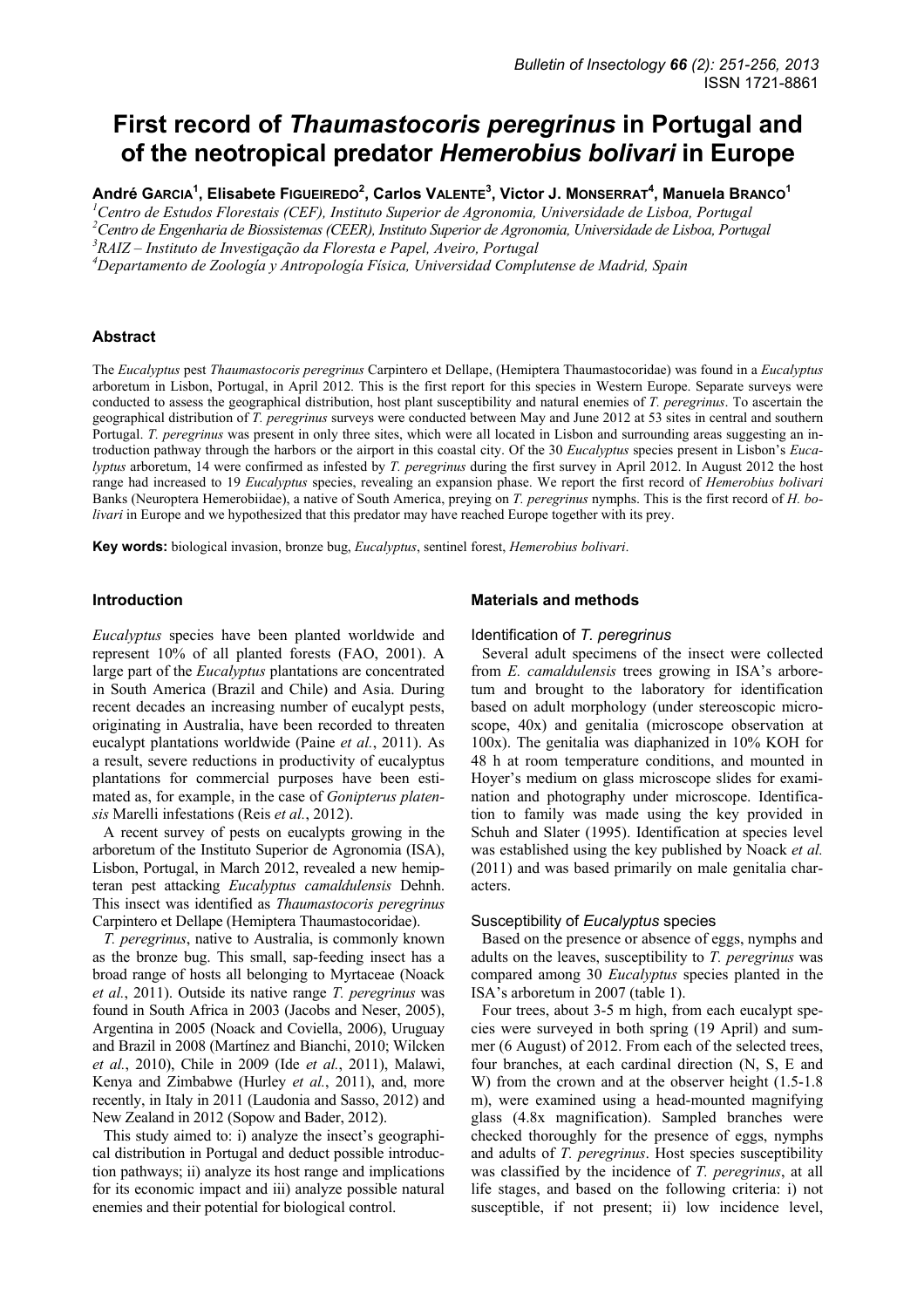whenever present in less than 25% of the leaves; and iii) high incidence level when present in more than 25% of the leaves.

# Survey of natural enemies

From May to June 2012, surveys were conducted weekly to evaluate the presence of natural enemies of *T. peregrinus*. To this end, four trees of *E. camaldulensis*, the most highly infested tree species in the arboretum, were inspected visually. From each tree, four selected branches were thoroughly searched in order to find predators of *T. peregrinus.* Any possible predator collected at the larval stage was brought to the laboratory and fed with nymphs and adults of *T. peregrinus* until they reached adult stage. Posterior identification was made based on adult traits.

# Geographical distribution of *T. peregrinus*

In order to estimate the geographical distribution of *T. peregrinus* in Portugal, a survey comprising of 53 sites, located in the central and southern areas of the country (an area of approximately  $800 \text{ km}^2$ ), was undertaken (figure 1). This survey was conducted between May and

**Table 1.** *Eucalyptus* species surveyed in the Lisbon arboretum with absence (−), low infestation, i.e. less than 25% of leaves with presence  $(+)$  or high infestations, i.e. more than 25% of leaves with presence  $(++)$ of *T. peregrinus* in August 2012.

| <i>Eucalyptus</i> species                            | Incidence                |
|------------------------------------------------------|--------------------------|
| E. camaldulensis Dehnh.                              | $++$                     |
| E. pauciflora Sieber ex Sprengel                     | $^{++}$                  |
| $E$ . viminalis Labill.                              | $++$                     |
| Corymbia citriodora (Hook.)K.D.Hill et L.A.S.Johnson | $^{+}$                   |
| C. maculata (Hook.)K.D.Hill et L.A.S.Johnson         | $^{+}$                   |
| E. botryoides Sm.                                    | $+$                      |
| E. cypellocarpa L.A.S.Johnson                        | $+$                      |
| E. globulus Labill.                                  | $^{+}$                   |
| E. grandis W. Hill ex Maiden                         | $^{+}$                   |
| E. <i>macarthurii</i> Deane et Maiden                | $^{+}$                   |
| E. nitens (Deane et Maiden) Maiden                   | $+$                      |
| E. occidentalis Endl.                                | $^{+}$                   |
| E. ovata Labill.                                     | $^{+}$                   |
| E. pilularis Sm.                                     | $^{+}$                   |
| E. pulverulenta Sims                                 | $^{+}$                   |
| E. resinifera Sm.                                    | $+$                      |
| E. rudis Endl.                                       | $+$                      |
| E. saligna Sm.                                       | $+$                      |
| E. tereticornis Sm.                                  | $^{+}$                   |
| E. cinerea F. Muell. ex Benth.                       | $\overline{\phantom{0}}$ |
| E. crebra F.Muell.                                   | $\overline{\phantom{0}}$ |
| E. goniocalyx F.Muell. ex Miq.                       | $\overline{a}$           |
| E. meliodora A.Cunn. ex Schauer                      |                          |
| E. nicholii Maiden et Blakely                        |                          |
| E. perriniana R. Baker et H.G. Smith                 |                          |
| E. polyanthemos Schauer                              |                          |
| E. propinqua Deane et Maiden                         |                          |
| E. regnans F. Muell.                                 |                          |
| E. robusta Sm.                                       |                          |
| E. sideroxylon A. Cunn. ex Woolls                    |                          |

June 2012. Sample sites were selected from available eucalypt plantations and trees present along roads, which mainly consisted of *E. camaldulensis* and *E. globulus*. At each site, four trees were evaluated for the presence of *T. peregrinus* using the methodology described above for the susceptibility evaluation.

# **Results**

# Identification of *T. peregrinus*

The following gross morphological characters of the adult specimens of this insect resulted in its identification as *Thaumastocoris* as described by Noack *et al.* (2011): "small, between 2-3mm in length; body strongly dorsoventrally compressed and elongate; eyes pedicellate; conspicuous elongate mandibular plates; conspicuous tibial teeth; and elongate *fossula spongiosa*" see figure 2A, 2B. *Thaumastocoris* species are difficult to identify to species level because the differences in their gross morphology are subtle; therefore we further used male genitalia characteristics (figure 3) to confirm species identification following genitalia description by Noack *et al.* (2011).



**Figure 1.** Sites surveyed for detecting the presence of *T. peregrinus* in Portugal. Circles in black and white represent the absence or presence of *T. peregrinus*, respectively.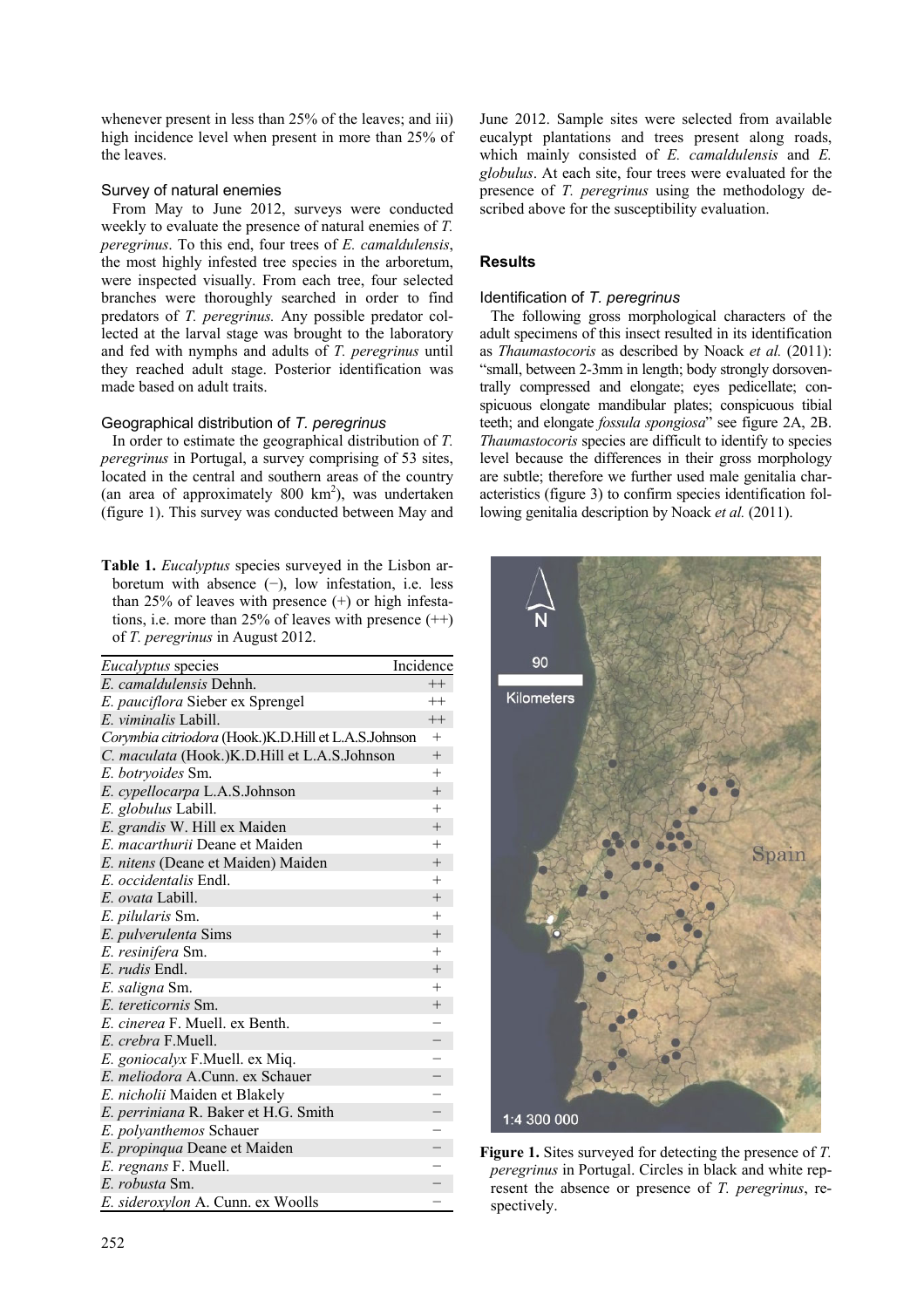

**Figure 2.** *T. peregrinus* adult female: A: dorsal side; B: ventral side. Scale bar 1 mm. (In colour at www.bulletinofinsectology.org)



**Figure 3.** *T. peregrinus* male terminalia of specimens collected in the ISA's arboretum. Scale bar 64 µm. (In colour at www.bulletinofinsectology.org)

### Susceptibility of *Eucalyptus* species

The initial survey, conducted in April 2012, established that 14 of the 30 *Eucalyptus* species growing in the arboretum were attacked by *T. peregrinus*. There appeared to be an increase in the insect's host range, since 19 species were confirmed as attacked in the subsequent August survey (table 1). Out of the 19 species, a high incidence of attack was registered for three *Eucalyptus* species: *E. camaldulensis*, *E. viminalis* and *E. pauciflora* (table 1). In particular, *E. camaldulensis* was found heavily attacked with more than 50% of the leaves with signs (eggs, nymphs, adults and /or with insect excreta) of the insect´s presence. *T. peregrinus* egg clusters (figure 4A, 4B) were also mostly observed in *E. camaldulensis* trees, as well as aggregation of nymphs



**Figure 4.** Presence of different developmental stages of *T. peregrinus* on eucalypts leaves and observation of adults and eggs under binocular magnifying glass - A: egg and egg cluster. Scale bar 1 mm; B: egg clusters; C: Colony with nymphs and adults and 'oil like' pattern.

(In colour at www.bulletinofinsectology.org)

and adults (figure 4C). An 'oil like' pattern (figure 4C) could also be observed on leaf surfaces. This pattern is due to the insect excreta (Barbosa *et al.*, 2009)*.* The adults were found to have aggregate pattern on leaves and disperse quickly when disturbed.

### Survey of natural enemies

Two late instar larvae of a hemerobiid (Neuroptera) were found preying on *T. peregrinus* nymphs present on *E. camaldulensis*. In laboratory, the larvae were reared with nymphs and adults of *T. peregrinus* until adult stage. Adult specimens were identified as *Hemerobius bolivari* Banks (Neuroptera Hemerobiidae) using a key of this Neotropical species (Monserrat, 1996). No other predators were found near the colonies of *T. peregrinus*.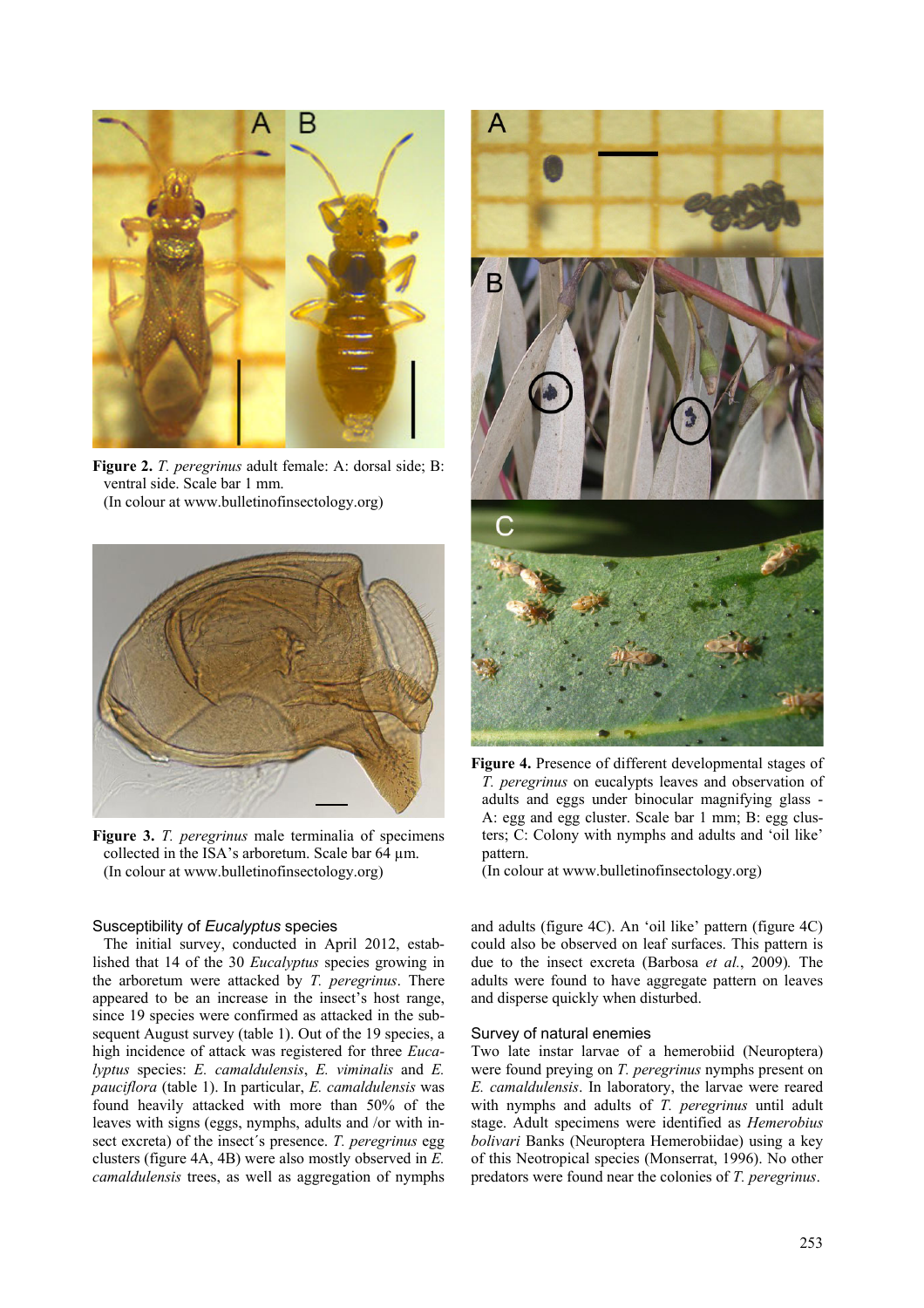### Local distribution of *T. peregrinus*

From the 53 sites surveyed, *T. peregrinus* was only detected in two sites in Lisbon (the ISA's arboretum and the Lisbon Zoo) and in Peninsula de Setubal, near Lisbon (figure 1). The species was absent in the other 50 sites covering the centre and south of Portugal.

# **Discussion**

Originating from Australia, *T. peregrinus* has dispersed over three continents in the past 10 years. This worldwide spread of *T. peregrinus* is presumably a result of the international trade of eucalypts wood and plants. Since 2011, this species is included in the European and Mediterranean Plant Protection Organization (EPPO) Alert List (EPPO, 2012). To the authors' best knowledge, the present study provides the first record of *T. peregrinus* in Iberian Peninsula and second record in Europe after Italy (Laudonia and Sasso, 2012).

The species was detected in Lisbon and Peninsula de Setúbal, but not in any of the inland sites surveyed, suggesting that one or both of these two coastal cities could be point of entry of this pest species. Thus, the introduction of this species in Portugal through terrestrial transport seems less likely than through air and/or sea. Transport overseas has facilitated the transport of goods over long distances, but also makes that many species may easily hitchhike on these goods and subsequently cross natural barriers that would otherwise be difficult to surpass by natural dispersion (Liebhold and Tobin, 2008). The increased in trade transport over the past decades has also increased the chance of introducing and consequent establishment of invasive species (Hulme, 2009).

South America is the main supplier of the *Eucalyptus* wood commerce to Europe (UNECE and FAO, 2005; 2012) and may thus represent a threat for the introduction of new eucalypt pest species into Europe. It is plausible that *T. peregrinus* entered Portugal from South America and that this introduction might be independent of the introduction reported in Italy. Future research based on DNA bar-coding may aid in revealing the source of *T. peregrinus* introduced in Portugal, as previous successfully used for other invaded regions (Nadel *et al.*, 2010).

This recent invasion adds another hemipteran pest species of eucalyptus with Australian origin to the four species previously reported in the Iberian Peninsula: *Ctenarytaina eucalypti* Maskell, in 1971 (Azevedo and Figo, 1979), *Ctenarytaina spatulata* Taylor, in 2002 (Valente *et al.*, 2004), *Glycaspis brimblecombei* Moore, in 2005 (Valente and Hodkinson, 2009) and *Blastopsylla occidentalis* Taylor, in 2009 (Pérez-Otero *et al.*, 2011).

Species may colonize new territories by different means (anthropogenic or by natural dispersion) and, in most cases, are only detected when the population is established and begin to cause damage. Early detection is therefore considered a valuable tool in the management of invasive species (Liebhold and Tobin, 2008). This may be a way to prevent the spread of a new species and to control them through eradication processes, like in agricultural systems using susceptible species (e.g. trap crop) to attract and eliminate pest species (Shelton and Badenes-Perez, 2006). In the present case, the *Eucalyptus* arboretum in Lisbon proved to be a valuable tool in detecting the arrival of a new pest in much the same way sentinel forests are used (Britton *et al.*, 2010).

Of the 30 *Eucalyptus* species studied in the arboretum, about 60% were attacked by *T. peregrinus* (table 1). This number is possibly conservative, as between the first and subsequent surveys, April and August respectively, the number of eucalypt species attacked increased. This indicates that *T. peregrinus* is possibly still increasing in population and broadening its host range, which, in turn, could lead to an increase in the number eucalypt species attacked.

*E. globulus* is the principal species used by the Portuguese pulp industry (ICNF, 2013). Although *E. globulus* trees examined in the arboretum were not as affected by *T. peregrinus*, the susceptibility of this eucalyptus species to infestation by *T. peregrinus* has previously been documented (Wilcken *et al.*, 2010; Noack *et al.*, 2011). This is of great concern if *T. peregrinus* continues to increase in population and expands its geographical range since it could affect *E. globulus* plantations in Portugal and subsequently lower productivity of the National pulp production industries.

We found strong aggregation behaviour of *T. peregrinus* followed by dispersion when disturbed. These traits, together with the symptoms of infested leaves, ease the detection of *T. peregrinus*. The above pattern behavior further suggests a possible alarm pheromone. This is in agreement with previous observations that both males and females possess a glandular type organ that they quickly extrude when disturbed, accompanied with the release of volatile compounds (Martins *et al.*, 2012).

During the spring/summer surveys, we discovered a neuropteran, *H. bolivari*, predating on *T. peregrinus* nymphs. In the laboratory, the larvae of this insect were fed exclusively with *T. peregrinus* and developed to its adult stage, confirming its status as a predator. *H. bolivari* is native to South America and widely distributed from Mexico to Argentina (Monserrat, 2004; 2008). In Brazil the predator was found associated to plantations of coffee (*Coffea arabica* L.), maize (*Zea mays* L.) and mate (*Ilex paraguariensis* St. Hill.), being its morphology described by Lara and Freitas (2003). To our best knowledge, this is the first time that *H. bolivari* is reported as a predator of *T. peregrinus* and the first time that this species is detected in Europe. This finding suggests *T. peregrinus* is also preyed by this predator in its South America distribution range, corroborating the hypothesis of a common South American origin. Other natural enemies of *T. peregrinus* previously reported in South America include the neuropteran *Chrysoperla externa* (Hagen) (Barbosa *et al.*, 2010), the pentatomid *Supputius cincticeps* Stal (Souza *et al.*, 2012) and the entomopathogenic fungus *Zoophthora radicans* (Bref.) A. Batko (Mascarin *et al.*, 2012). In Australia, two Hymenoptera egg parasitoids have been confirmed: *Cleruchoides noackae* Lin et Huber and *Stethynium* sp. Enock (Hymenoptera Mymaridae) (Noack *et al.*, 2009).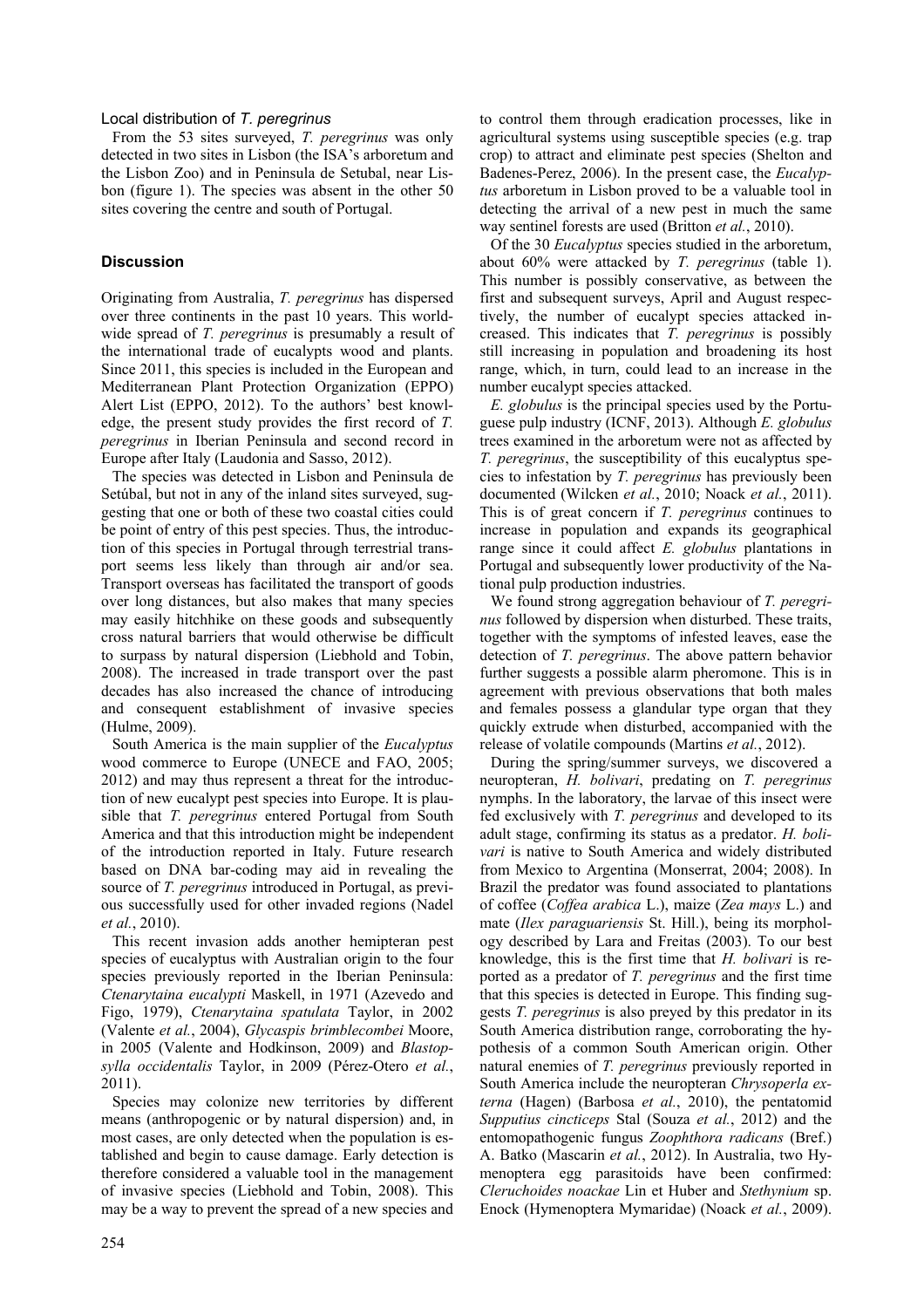*H. bolivari* requires further study to ascertain its potential as a biological control agent.

The introduction of alien (invasive) species is principally intermediated by human activity. *T. peregrinus* was most probably introduced in Portugal via the importation of eucalypt logs from a Latin American country. This species is established in several countries of the southern hemisphere (outside its native range, Australia) and since 2011 it has also started to colonize the northern hemisphere. It was first detected in Italy in 2011 and in Portugal through the present study in 2012. In the next years, if no control measures are successfully undertaken, the pest will undoubtedly invade surrounding countries, as was previously observed in South America, where this pest species spread in Argentina, Uruguay and Brazil, with high impacts on eucalypts plantations (Wilcken *et al.*, 2010).

### **Acknowledgements**

The authors wish to thank to Dr. Ann Noack for help on the bibliography. We also express our thanks to the colleagues Vera Zina, Liliana Vilas Boas and Ana Vale for help in the field surveys, and J. C. Franco and Michel Daam for reviewing the first manuscript draft. This work was funded by national funds through the FCT project PTDC/AGR-CFL/111877/2009.

### **References**

- AZEVEDO F., FIGO M. L., 1979.- *Ctenarytaina eucalypti* Mask (Homoptera, Psyllidae).- *Boletin de Sanidad Vegetal. Plagas*, 5: 41-46.
- BARBOSA L., LINZMEIER A. M., SANTOS F., 2009.- *Percevejo bronzeado* Thaumastocoris peregrinus.- Embrapa Florestas, Brazil.
- BARBOSA L. R., SANTOS F., BARDDAL H. P. O., MACHADO B. O., WILCKEN C. F., SOLIMAN E. P., 2010.- Predação de *Thaumastocoris peregrinus* por *Chrysoperla externa*.- *Embrapa Florestas - Comunicado técnico*, 257: 1-4.
- BRITTON K. O., WHITE P., KRAMER A., HUDLER G., 2010.- A new approach to stopping the spread of invasive insects and pathogens: early detection and rapid response via a global network of sentinel plantings, pp. 109-114. In: *Proceedings of the IUFRO International Forest Biosecurity Conference*, Rotorua, 16-20 March 2009, New Zeland.
- EPPO, 2012.- *Thaumastocoris peregrinus* (Hemiptera: Thaumastocoridae) bronze bug.- EPPO alert list [online] URL: http://www.eppo.int/QUARANTINE/Alert\_List/insects/Tha umastocoris\_peregrinus.htm
- FAO, 2001.- *Global forest resources assessment 2000. Main report*.- FAO Forestry Paper 140, Food and Agriculture Organisation, Rome, Italy.
- HULME P. E., 2009.- Trade, transport and trouble: managing invasive species pathways in an era of globalization.- *Journal of Applied Ecology*, 46: 10-18.
- HURLEY B., SLIPPERS B., WINGFIELD M., 2011.- *Thaumastocoris peregrinus* in Africa and South America, pp. 21. In: *International Union of Forest Research Organizations (IUFRO)*. *Supplement to the Montesclaros Declaration. IUFRO meeting Montesclaros*, Monastery, Spain, 23-27 March 2011.
- ICNF, 2013.- *IFN6 Áreas dos usos do solo e das espécies florestais de Portugal continental em 1995, 2005 e 2010. Resultados preliminares*.- Instituto da Conservação da Natureza e das Florestas, Lisbon, Portugal.
- IDE S. M., RUIZ C. G., SANDOVAL A. C., VALENZUELA J. E., 2011.- Detection of *Thaumastocoris peregrinus* (Hemiptera: Thaumastocoridae) associated to *Eucalyptus* spp. in Chile.- *Bosque*, 32 (3): 309-313.
- JACOBS D. H., NESER S., 2005.- *Thaumastocoris australicus* Kirkaldy (Heteroptera: Thaumastocoridae): a new insect arrival in South Africa, damaging to *Eucalyptus* trees.- *South African Journal of Science*, 101 (5/6): 233-236.
- LARA R. I. R., FREITAS S., 2003.- Caracterização morfológica de espécies de *Hemerobius* Linnaeus, 1758 (Neuroptera, Hemerobiidae) associadas a cultivo de café (*Coffea arabica* L.), milho (*Zea mays* L.) e erva-mate (*Ilex paraguariensis* St. Hill.).- *Revista Brasileira de Entomologia*, 47 (3): 427-434.
- LAUDONIA S., SASSO R., 2012.- The bronze bug *Thaumastocoris peregrinus*: a new insect recorded in Italy, damaging to *Eucalyptus* trees.- *Bulletin of Insectology*, 65 (1): 89-93.
- LIEBHOLD A. M., TOBIN P. C., 2008.- Population ecology of insect invasions and their management.- *Annual Review of Entomology*, 53: 387-408.
- MARTÍNEZ G., BIANCHI M., 2010.- First record in Uruguay of the bronze bug, *Thaumastocoris peregrinus* Carpintero and Dellappé, 2006 (Heteroptera: Thaumastocoridae).- *Agrociencia*, 14 (1): 15-18.
- MARTINS C. B. C., SOLDI R. A., BARBOSA L. R., ALDRICH J. R., ZARBIN P. H. G., 2012.- Volatile chemicals of adults and nymphs of the *Eucalyptus* pest, *Thaumastocoris peregrinus* (Heteroptera: Thaumastocoridae).- *Psyche*, 2012: ID 275128 doi:10.1155/2012/275128
- MASCARIN G. M., DUARTE V. S., BRANDÃO M. M., DELALIB-ERA Jr., I., 2012.- Natural occurrence of *Zoophthora radicans* (Entomophthorales: Entomophthoraceae) on *Thaumastocoris peregrinus* (Heteroptera: Thaumastocoridae), an invasive pest recently found in Brazil.- *Journal of Invertebrate Pathology*, 110: 401-404.
- MONSERRAT V. J., 1996.- Revisión del Género *Hemerobius* de Latinoamérica (Neuroptera, Hemerobiidae).- *Fragmenta entomologica*, 27 (2): 399- 423.
- MONSERRAT V. J., 2004.- Nuevos datos sobre algunas especies de hemeróbidos (Insecta: Neuroptera: Hemerobiidae).- *Heteropterus Revista de Entomologia*, 4: 1-26.
- MONSERRAT V. J., 2008.- Nuevos datos sobre algunas especies de hemeróbidos (Insecta, Neuroptera, Hemerobiidae).- *Graellsia*, 64 (2): 233-253.
- NADEL R. L., SLIPPERS B., SCHOLES M. C., LAWSON S. A., NOACK A. E., WILCKEN C. F., BOUVET J. P., WINGFIELD M. J., 2010.- DNA bar-coding reveals source and patterns of *Thaumastocoris peregrinus* invasions in South Africa and South America.- *Biological Invasions*, 12: 1067-1077.
- NOACK A. E., COVIELLA C. E., 2006.- *Thaumastocoris australicus* Kirkaldy (Hemiptera: Thaumastocoridae): First record of this invasive pest of eucalyptus in the Americas.- *General and Applied Entomology*, 35: 13-14.
- NOACK A. E., KAAPRO J., BARTIMOTE-AUFFLICK K., MANS-FIELD S., ROSE H. A., 2009.- Efficacy of imidacloprid in the control of *Thaumastocoris peregrinus* on *Eucalyptus scoparia* in Sydney, Australia.- *Arboriculture & Urban Forestry*, 35: 192-196.
- NOACK A. E., CASSIS G., ROSE H. A., 2011.- Systematic revision of *Thaumastocoris* Kirkaldy (Hemiptera: Heteroptera: Thaumastocoridae).- *Zootaxa*, 3121: 1-60.
- PAINE T. D., STEINBAUER M. J., LAWSON S. A., 2011.- Native and exotic pests of Eucalyptus: a worldwide perspective.- *Annual Review of Entomology*, 56: 181-201.